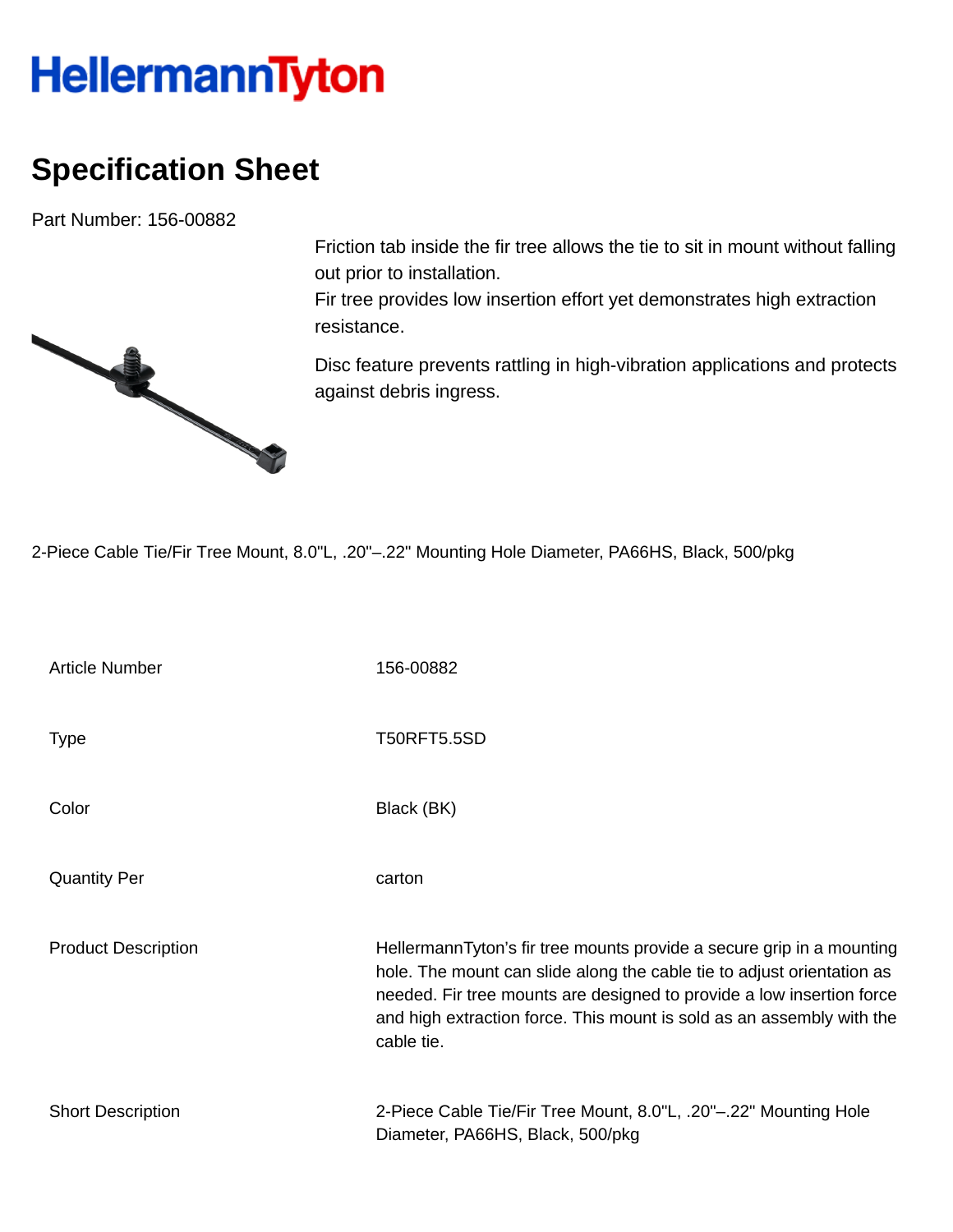| Minimum Tensile Strength (Imperial)   | 50.0            |
|---------------------------------------|-----------------|
| Minimum Tensile Strength (Metric)     | 225             |
| Length L (Imperial)                   | 8.0             |
| Length L (Metric)                     | 203.2           |
| <b>Fixation Method</b>                | <b>Fir Tree</b> |
| <b>Identification Plate Position</b>  | none            |
| Releasable Closure                    | No              |
| <b>Tie Closure</b>                    | plastic pawl    |
| Width W (Imperial)                    | 0.18            |
| Width W (Metric)                      | 4.6             |
| <b>Bundle Diameter Min (Imperial)</b> | 0.20            |
| <b>Bundle Diameter Min (Metric)</b>   | 5.0             |
| <b>Bundle Diameter Max (Imperial)</b> | 2.0             |
| <b>Bundle Diameter Max (Metric)</b>   | 45.0            |
| Thickness T (Imperial)                | 0.05            |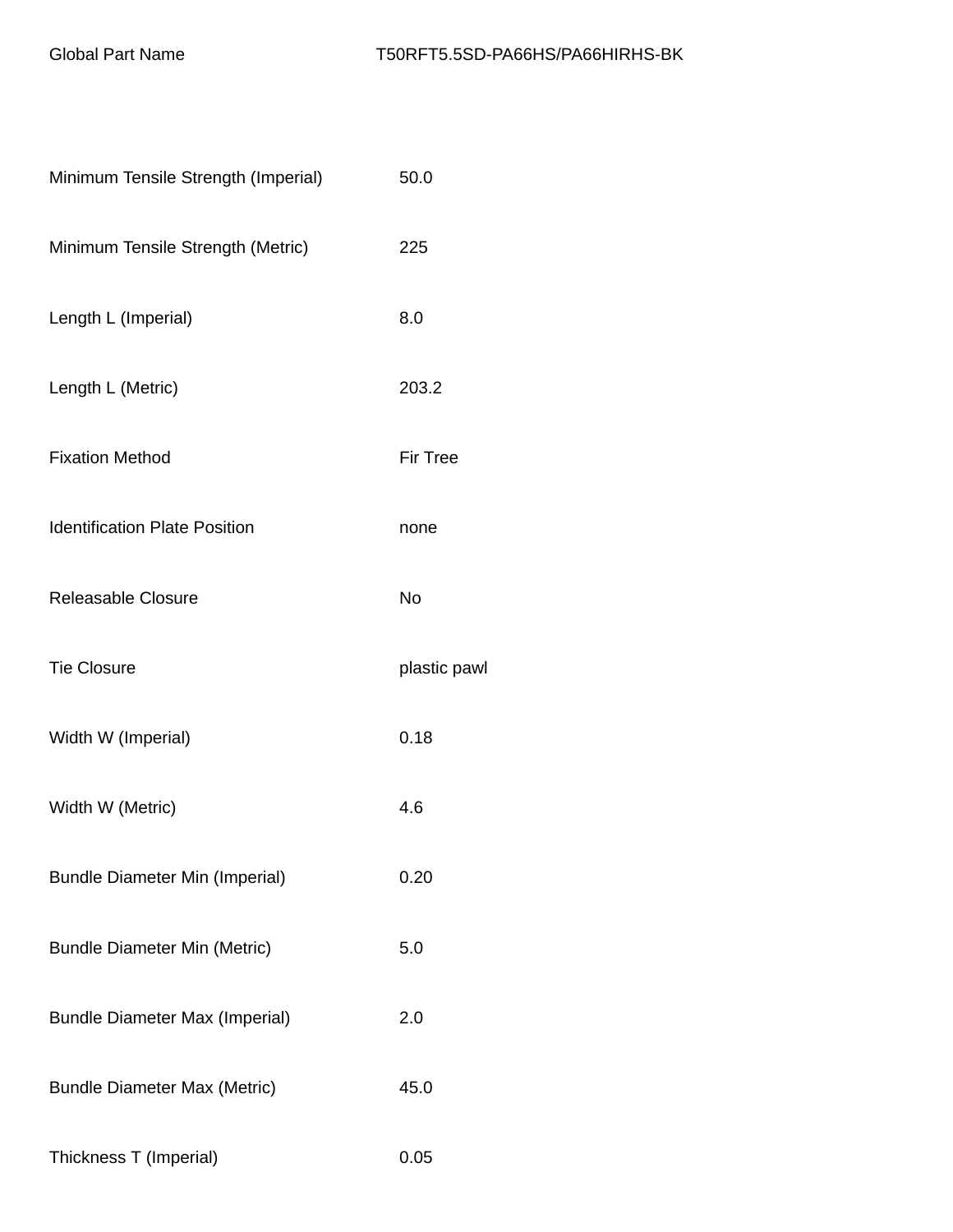| Thickness T (Metric)                    | 1.2            |
|-----------------------------------------|----------------|
| Height H (Imperial)                     | 0.05           |
| Panel Thickness Min (Imperial)          | 0.03           |
| Panel Thickness Max (Imperial)          | 0.18           |
| Panel Thickness Min (Metric)            | 0.7            |
| Panel Thickness Max (Metric)            | 4.5            |
| Mounting Hole Diameter D (Imperial)     | $0.2 - 0.22$   |
| Mounting Hole Diameter D (Metric)       | $5.0 - 5.7$ mm |
| Mounting Hole Diameter D Min (Imperial) | 0.224          |
| Mounting Hole Diameter D Max (Imperial) | 0.196          |
| Mounting Hole Diameter D Max (Metric)   | 5.7            |
| Disc Diameter (Metric)                  | 16.0           |
| Disc Diameter (Imperial)                | 0.63           |

| Material                 | Polyamide 6.6, high impact modified, heat stabilized (PA66HIRHS)<br>Polyamide 6.6 heat stabilized (PA66HS) |
|--------------------------|------------------------------------------------------------------------------------------------------------|
| <b>Material Shortcut</b> | PA66HS PA66HIRHS                                                                                           |